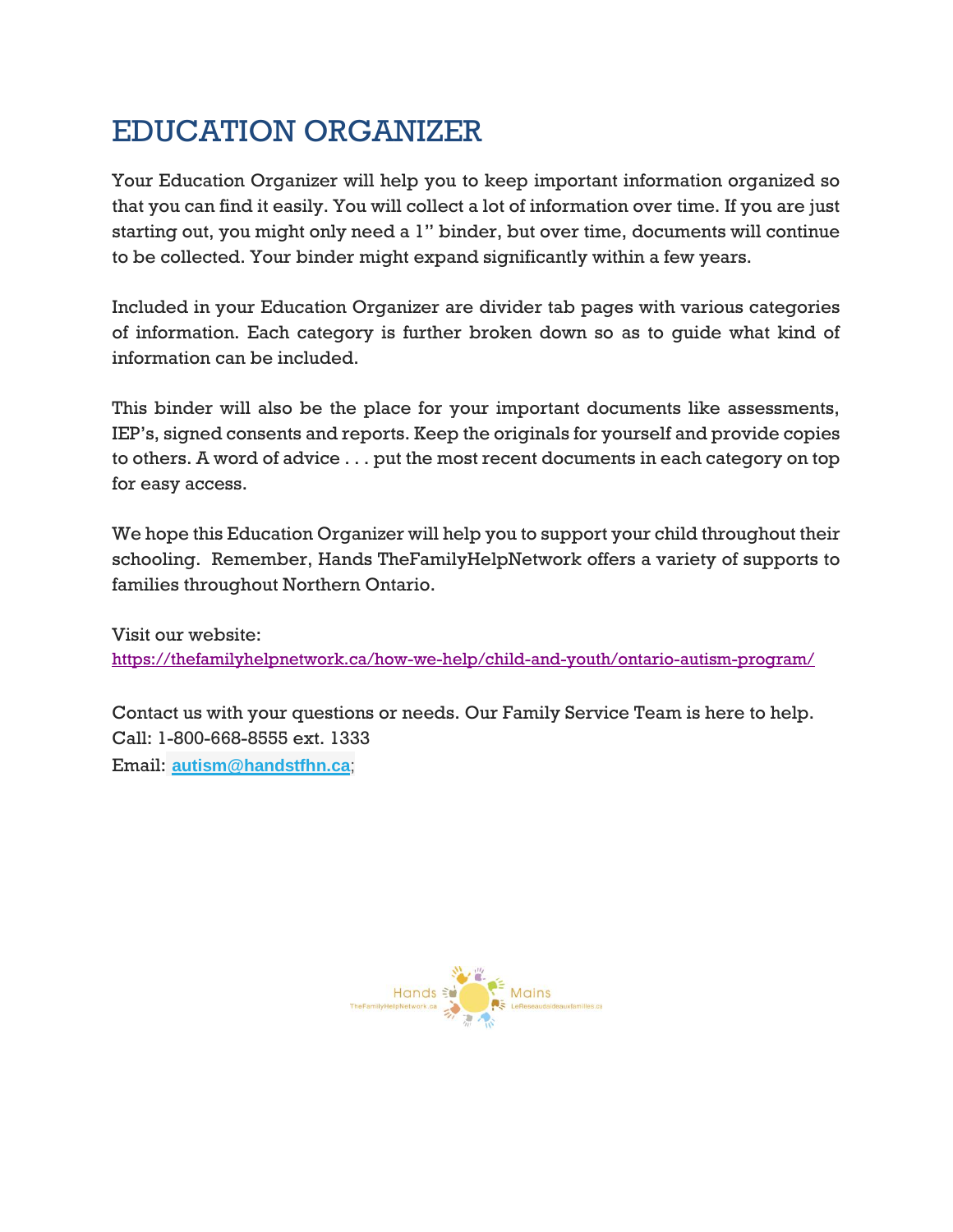# EDUCATION **ORGANIZER**

- **COMMUNICATIONS**
- EVALUATIONS
- IPRC & IEP DOCUMENTS
- MEETINGS
- EVALUATIONS
- REPORT CARDS/PROGRESS REPORTS
- WORK SAMPLES
- BEHAVIOUR PLANS

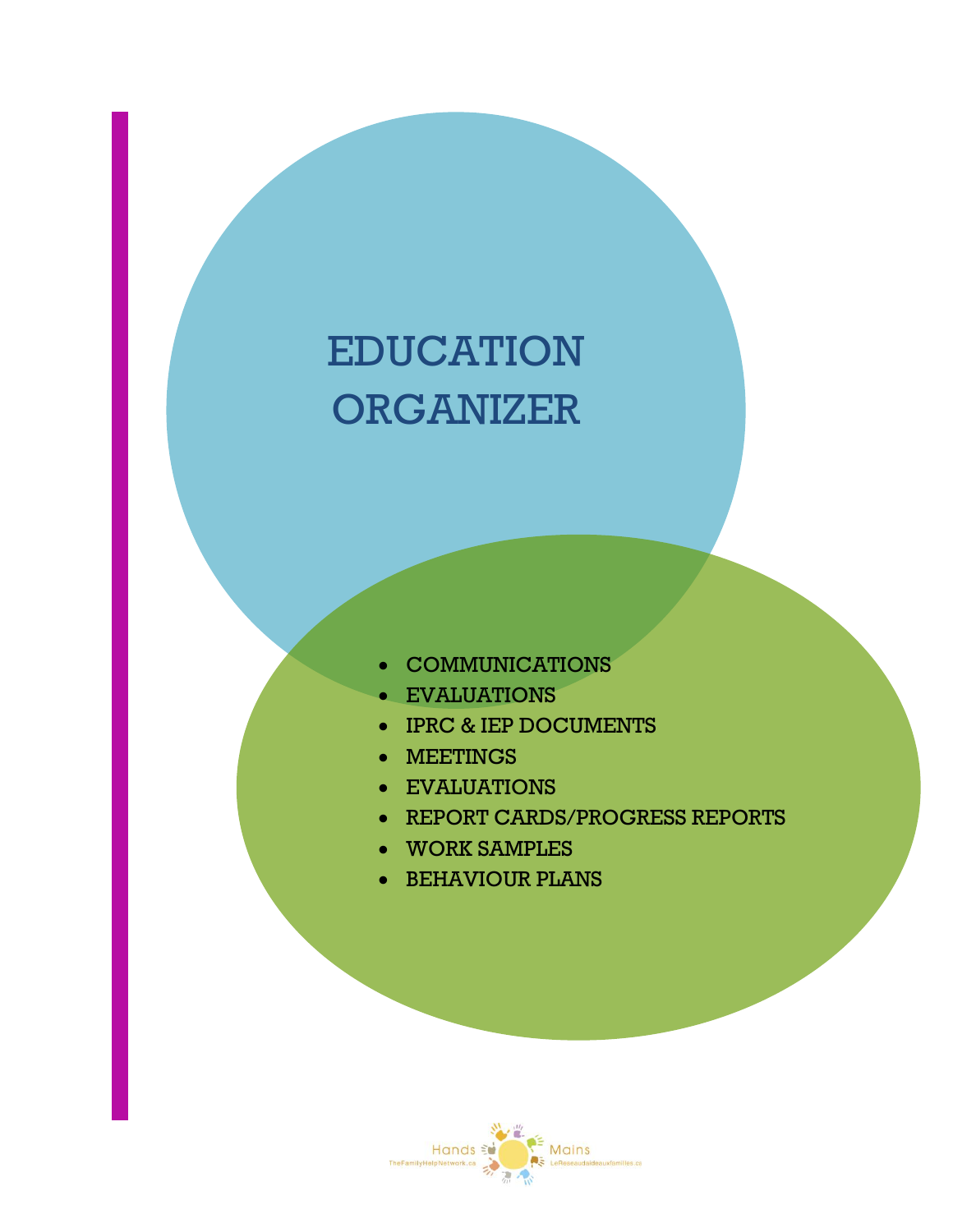### COMMUNICATIONS



- ❖ School / School Board Contact Information:
	- ❖ Telephone numbers
	- ❖ Email addresses
- ❖ School Address
- ❖ Telephone/ Email Conversations Record
- ❖ Correspondence
- ❖ Consent Forms

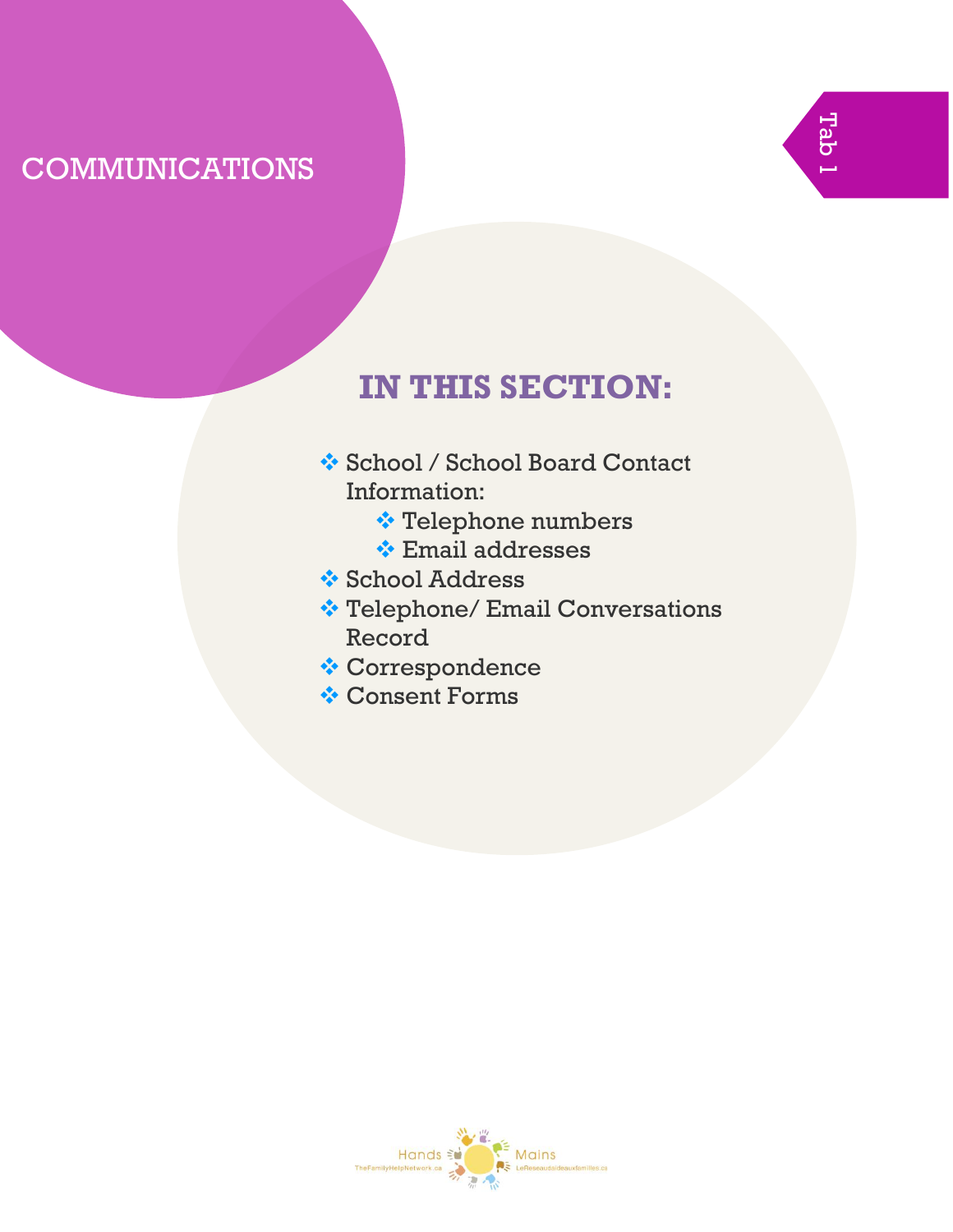#### EVALUATIONS

- ❖ Medical
- ❖ Psycho-Educational
- ❖ Psychological
- ❖ Speech & Language
- ❖ Occupational Therapy
- ❖ Physical Therapy
- ❖ Private Assessments
- ❖ Requests for Evaluations
- ❖ Other:

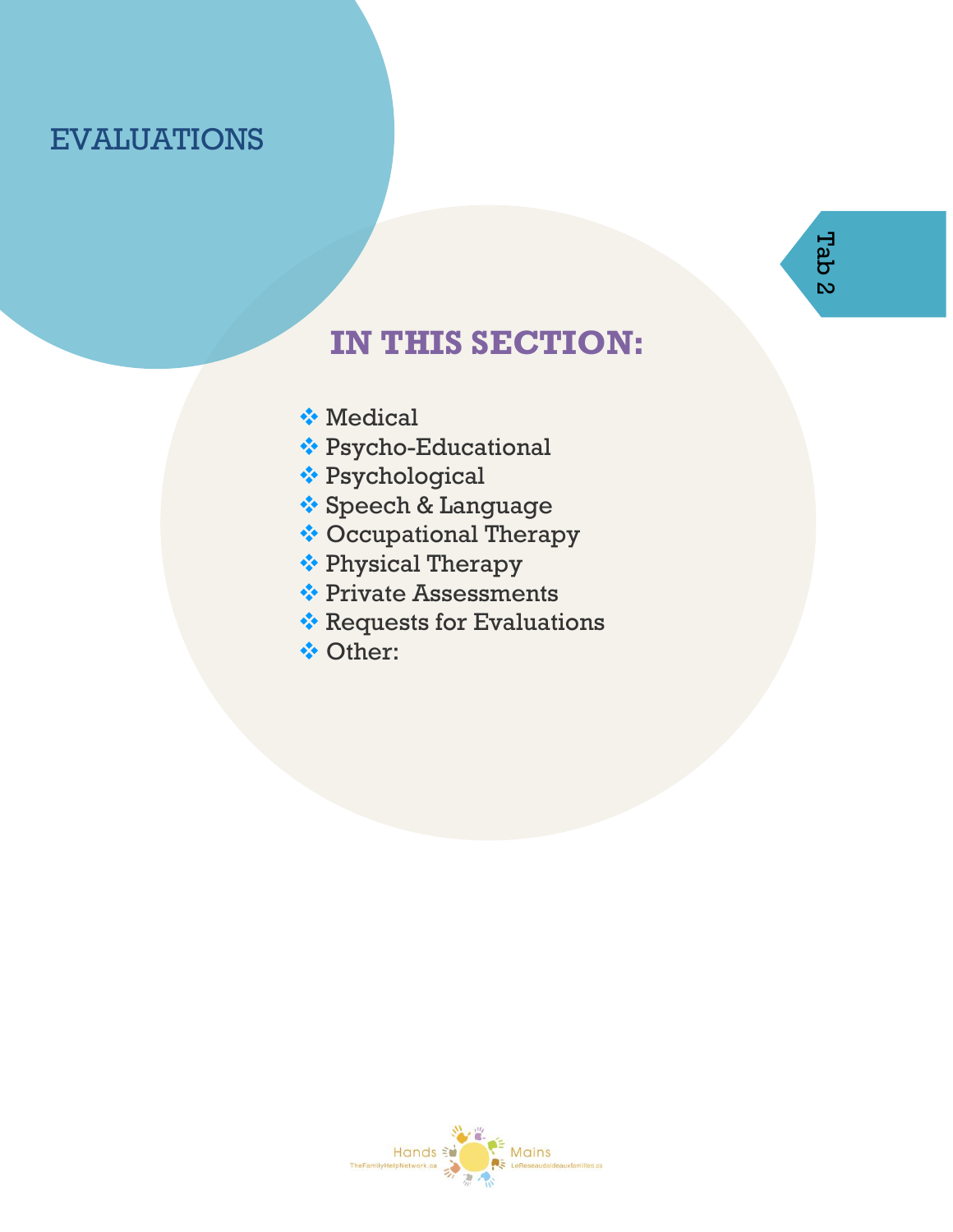## IPRC & IEP **DOCUMENTS**

- ❖ Identification, Placement & Review Committee (IPRC) documents
- ❖ Individual Education Plan (IEP)
- ❖ Other:

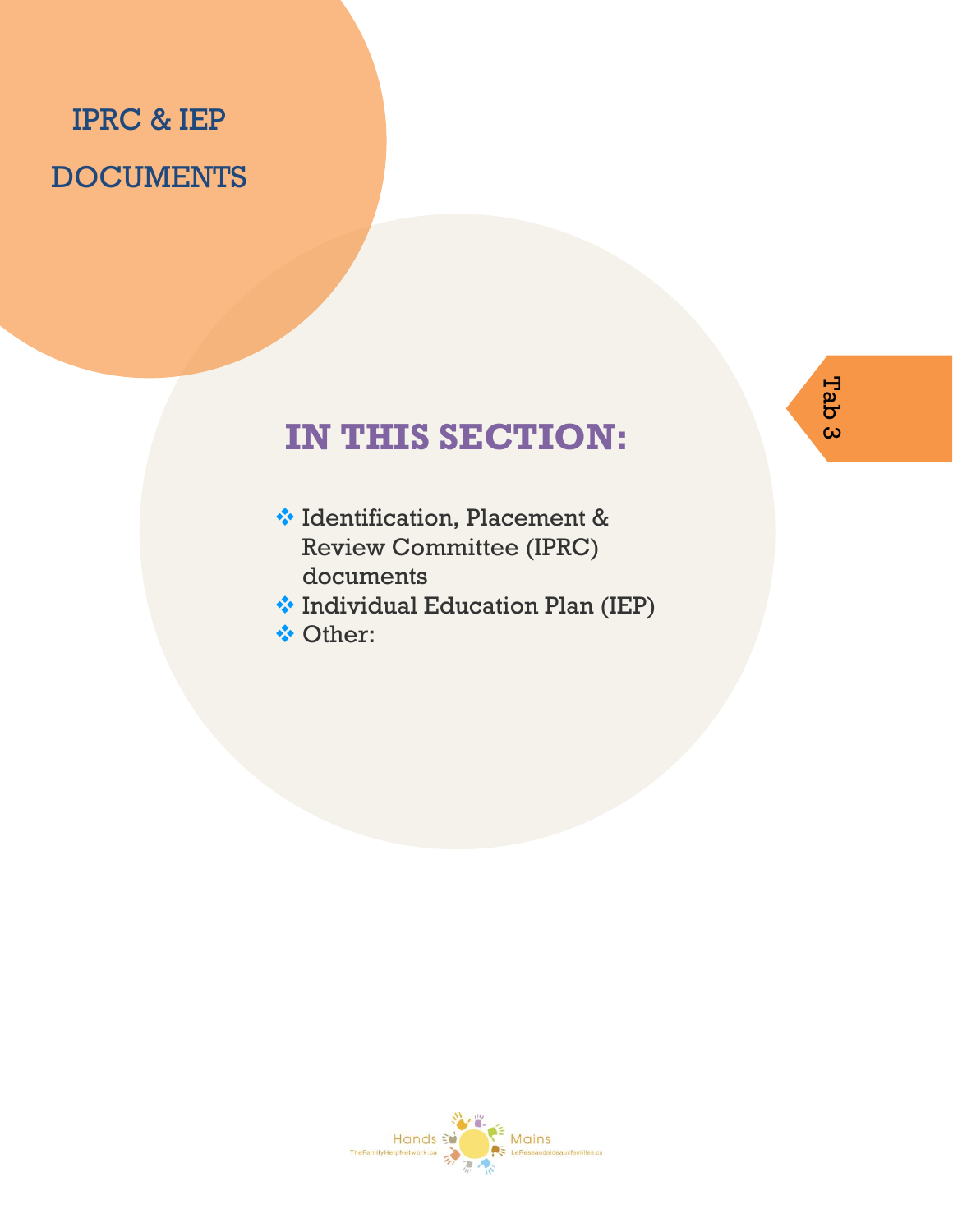## MEETINGS & CASE CONFERENCES

## **IN THIS SECTION:**

- ❖ Meetings with School Staff
- ❖ Meetings with School Board Staff & Other Agency Personnel
- ❖ Other:



Tab 4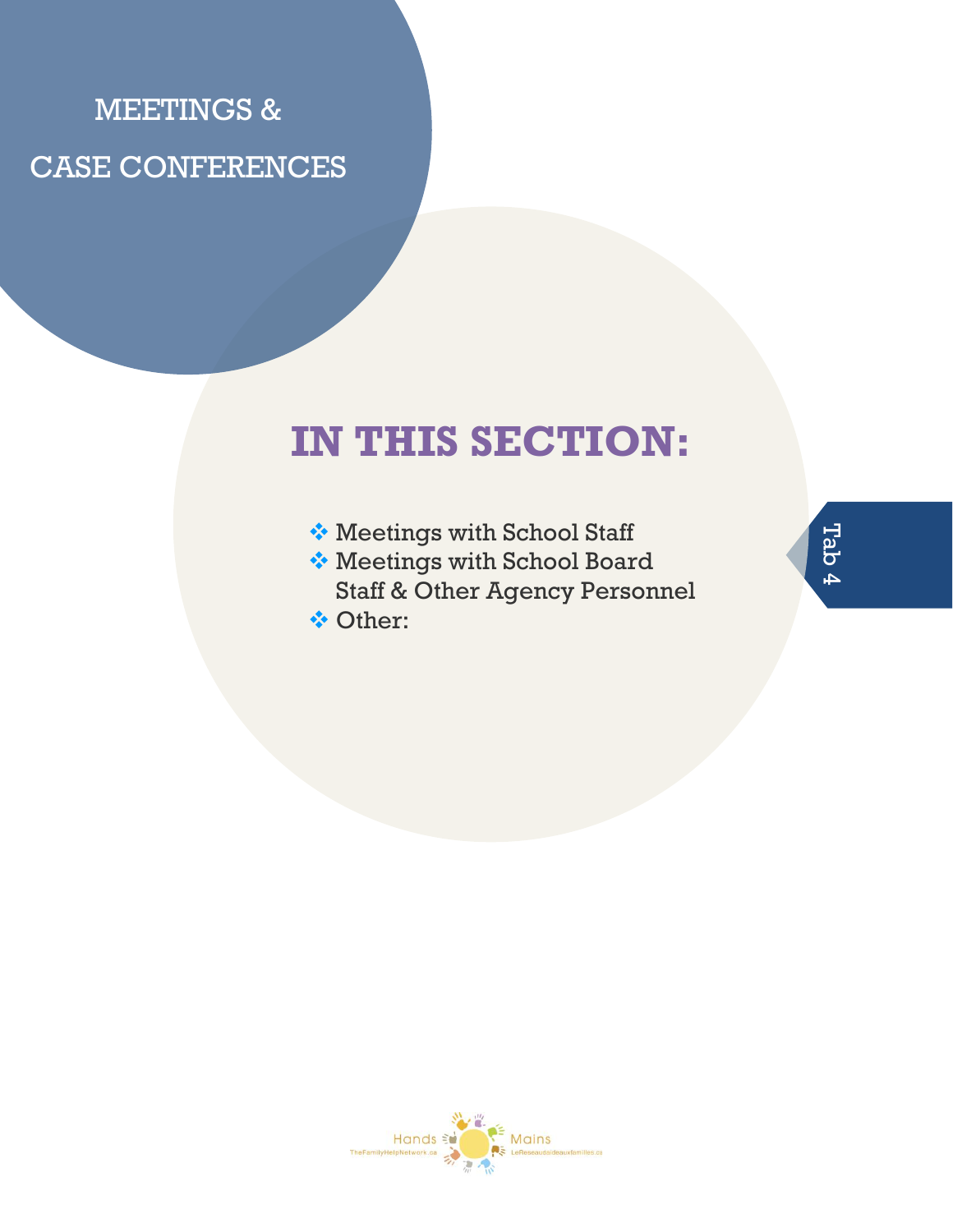## REPORT CARDS & PROGRESS REPORTS

## **IN THIS SECTION:**

- ❖ First Semester
- ❖ Second Semester
- ❖ Third Semester

Tab 5

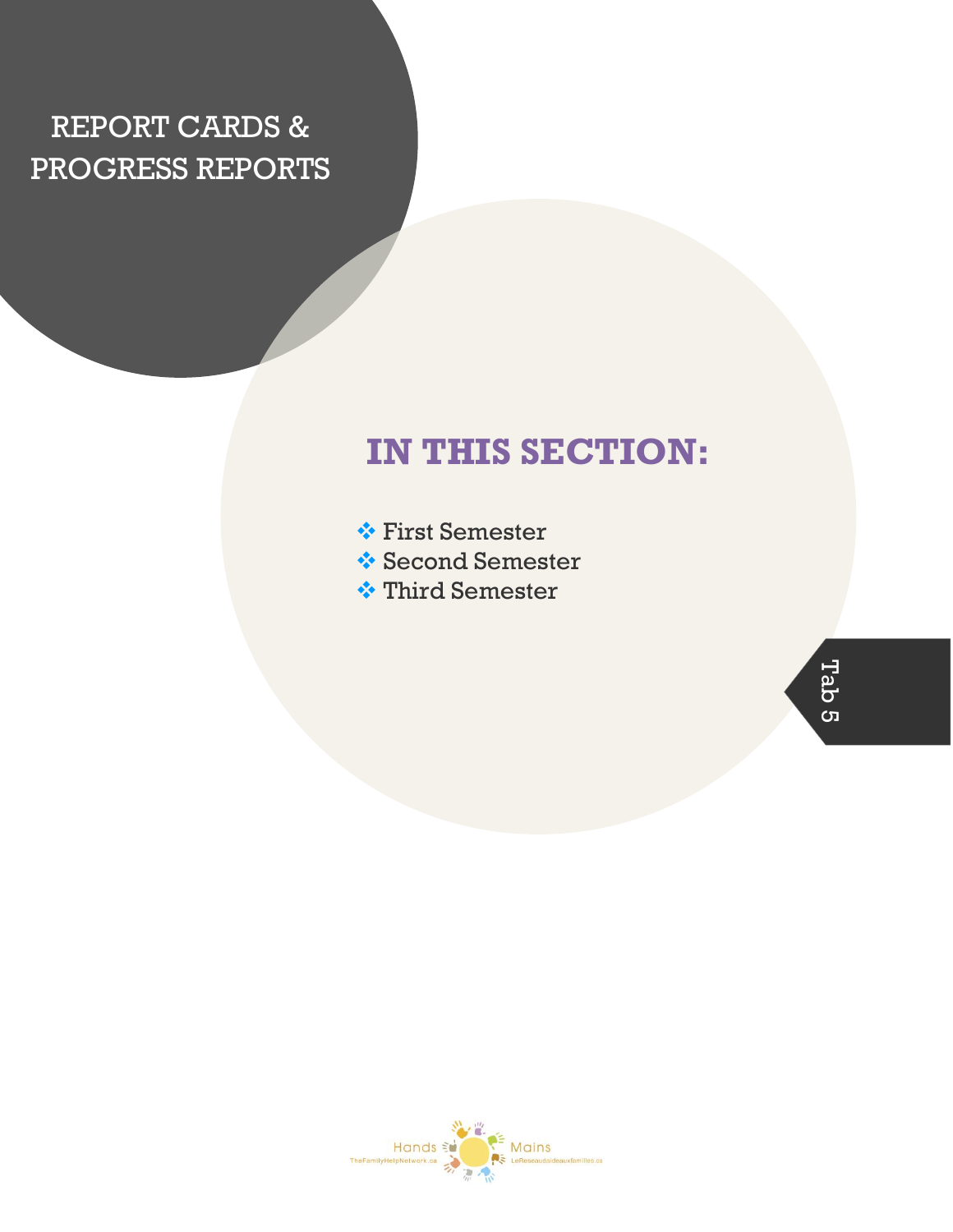#### WORK SAMPLES

SHOWING PROGRESS OR **CONCERNS** 

## **IN THIS SECTION:**

- ❖ Writing
- ❖ Math
- ❖ Artwork
- ❖ Other:

Tab 6